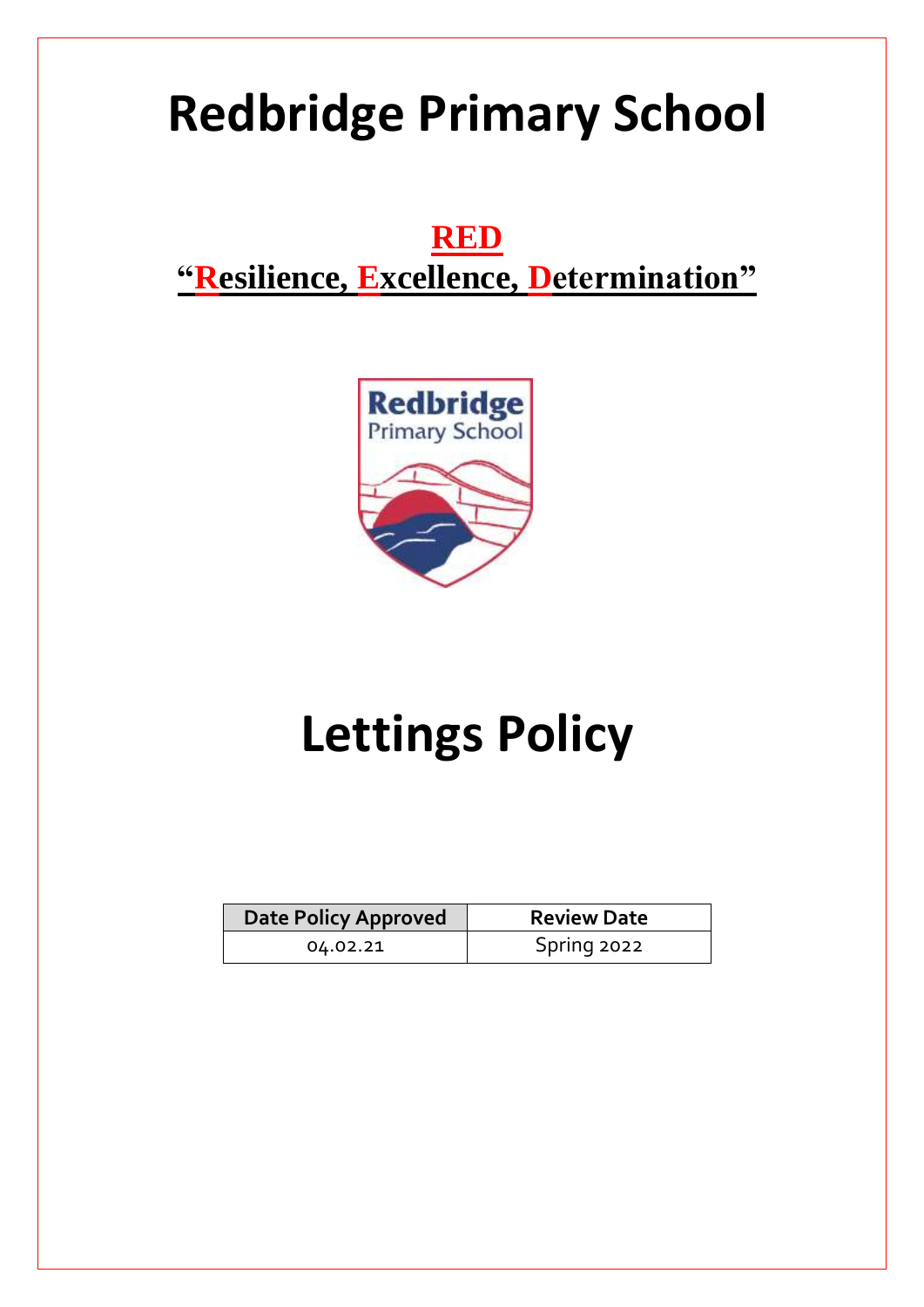#### **CONTENTS**

- 1. Introduction
- 2. Conditions of Booking
- 3. Conditions of Usage
- 4. Scale of Charges for Lettings
- 5. Booking Procedures, Times, Cancellation Procedures Etc.
- 6. Criteria for Prioritising Bookings
- 7. Complaints Procedures

#### **APPENDIX**

- a. Booking Procedures Check List and forms
- b. Equal Opportunities Statement
- c. Public Liability Insurance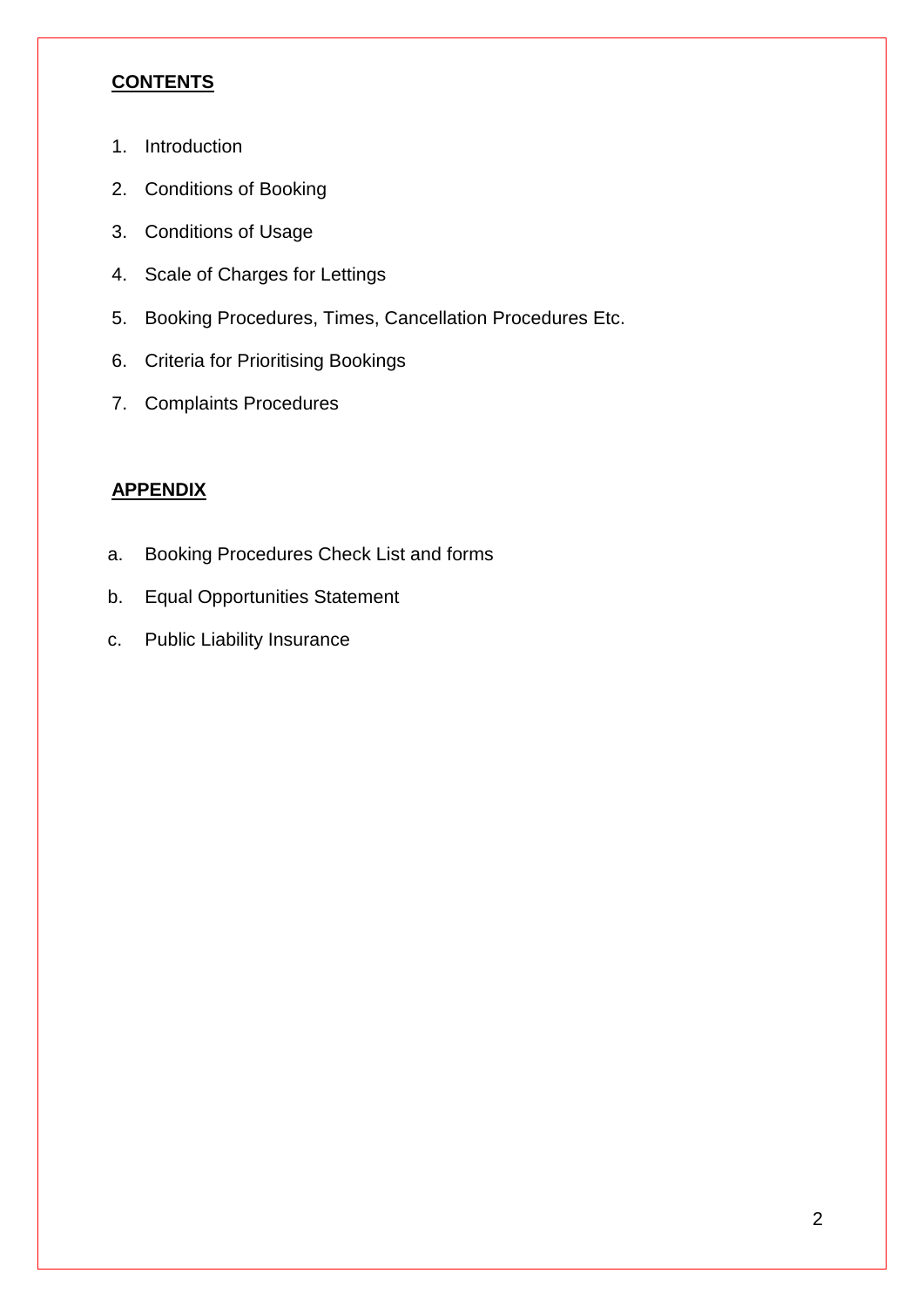#### **INTRODUCTION**

The Governing Body of Redbridge Primary School is keen to see that the premises at our school are used for the benefit of the whole local community. The education of children is the prime purpose of our school; however, we believe education is a life long process which should be open and accessible to all. This document outlines the policy of our school with regards to lettings. It sets out the facilities available, the charges and the responsibilities of the Governors and the users when the school premises are hired.

The use of our school premises at all times other than during the school day is under the control of the Governing Body of our school. (Education Act 1986, sect.42 no.2)

Our lettings policy operates within the framework of the London Borough of Redbridge's Equal Opportunities Policy.

The Sex Discrimination Act 1985 and the Race Relations Act 1976 apply throughout this policy and will be adhered to throughout all stages of our lettings procedures.

Having regard to our duty under the Race Relations Act 1976 (but without prejudice to our duties under the Representation of the People Act 1983) the Governing Body will not let the school premises to organisations whose purpose is, amongst other things, to encourage racial discrimination and/or disharmony between persons of different racial groups, or are otherwise involved in activities prejudicial to good race relations.

In deciding whether or not to let our premises, the Governing Body will also have regard to the likelihood of any damage being caused to the premises, or neighbouring premises, and any nuisance that may arise, as a result of accepting the booking.

In any event, the Governing Body reserves the right to require a reference from a Local Authority or other reputable hirer, before any booking is accepted.

We will consider letting to any group able to comply with the terms and conditions outlined in this policy. These terms and conditions are clearly stated in our Conditions of Usage and Booking procedures documents, which will be sent out with all application forms.

The final decision on compliance lies with the Governing Body.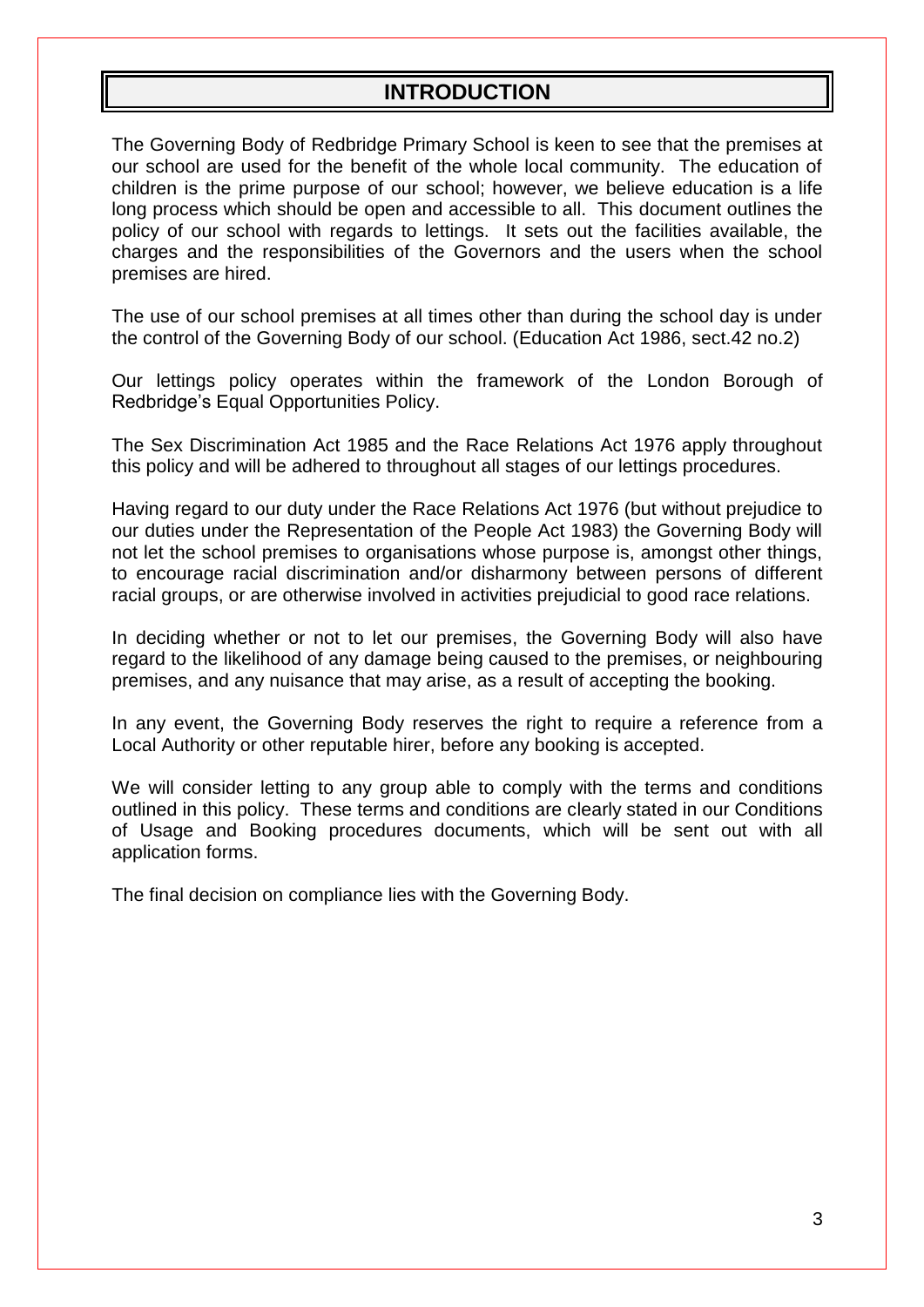# **CONDITION OF BOOKING**

- 1. The use of our school premises is permitted by the Governing Body on the understanding that the following rules are adhered to at all times.
- 2. Once the Hirer has accepted a permit to use the school premises, they are automatically bound by all terms and conditions of usage of the premises. The Governing Body have the right to vary these terms and conditions at any time.
- 3. The person signing the application form, on behalf of their organisation, is personally responsible for ensuring that all terms and conditions of our lettings policy are adhered to.
- 4. The requirements of the school Governing Body on or in connection with the issue of licenses for public dancing, music or any public entertainment must be strictly fulfilled. As those licenses lay down stringent regulations, the hirer must study the regulations of the Local Education Authority on the issue of licenses for such purposes. A copy of the regulations and requirements can be obtained on application to the Governing Body.
- 5. If a hirer is uncertain as to the application of any of the licensing regulations, he/she should obtain further information from the Licensing Officer of the London Borough of Redbridge). A hirer who is organising events for children must have regard for the requirements of The Children Act 1989.
- 6. The hirer shall cover the respective bodies and persons from and against all loss and damage which the Governing Body or any property belonging to or under the control of the Governing Body, may sustain or incur by reason of the permission to use the premises or otherwise arising out of or in connection with such user, including cost of replacement and reinstatement and the damage to the property of, or the bodily injury or death of any person or persons.
- 7. The Governing Body will not accept responsibility for any loss of or damage to any property owned by any person using the premises during the period of the letting. Property shall be brought on to the premises at the sole risk of the owner.
- 8. The hirer must make sure that all users are aware that they are solely responsible for the security of their personal property, and should put a sign up to this effect. If tickets are issued for any event, this statement should also be printed on the ticket.
- 9. The hirer is responsible for informing the Governing Body, of any person sustaining injury or loss on the school premises during the period of the let. This information must be presented in writing to the Governing Body within 24 hours of the event. Any further information required by the Governing Body must be made available on request.
- 10.No intoxicating liquor shall be brought or consumed on school premises or any part thereof except by recognised organisations. It is the responsibility of the hirer, on behalf of the recognised organisation, to obtain any necessary license for the sale of intoxicating liquor.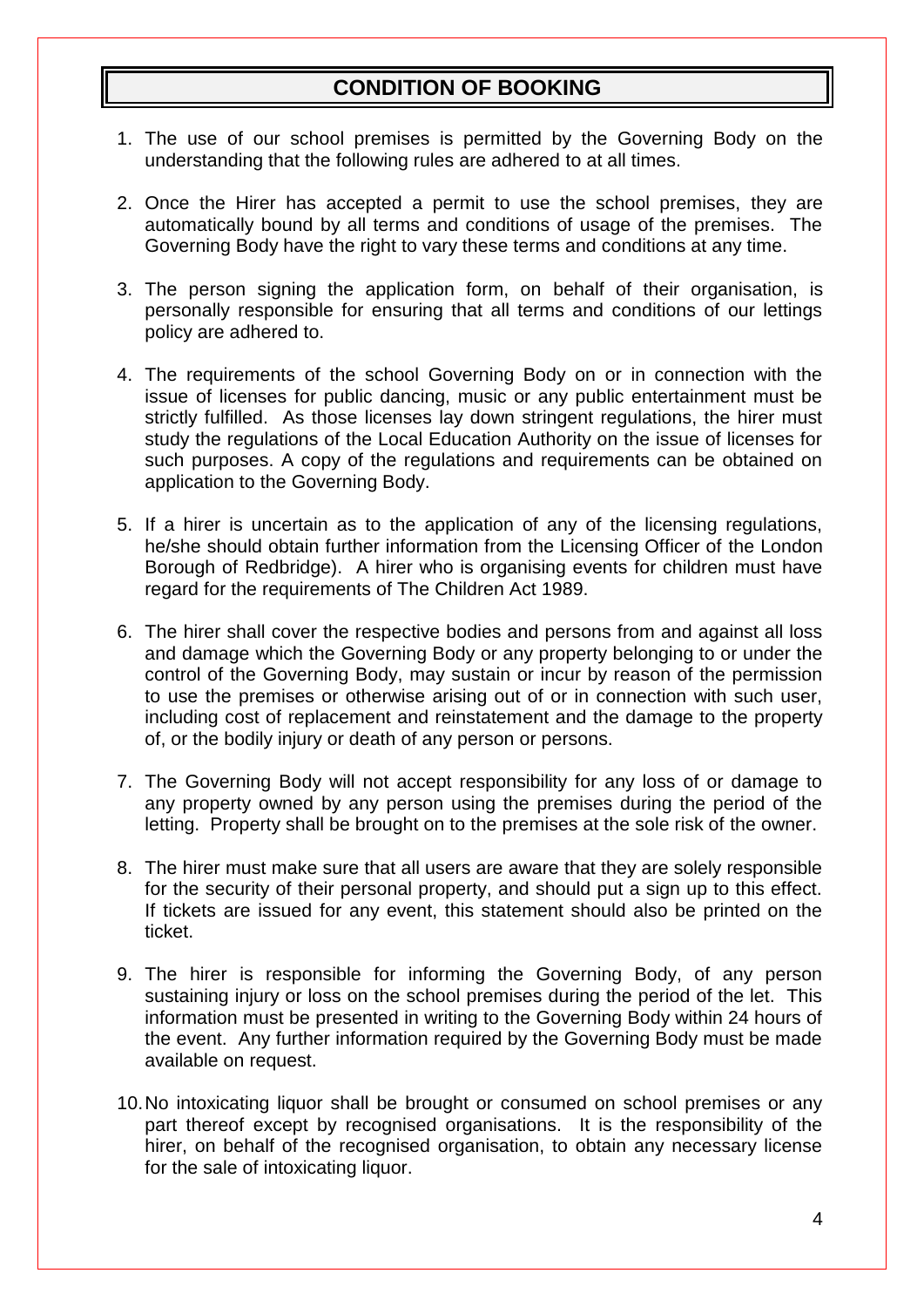| 11 |     |                                                                                                                                                                                                                                                                                                                                                                                                        |
|----|-----|--------------------------------------------------------------------------------------------------------------------------------------------------------------------------------------------------------------------------------------------------------------------------------------------------------------------------------------------------------------------------------------------------------|
|    | (a) | No musical works in the repertoire of the Performing Right Society may<br>be performed in public on the premises except on payment to the Society<br>of the appropriate fee,                                                                                                                                                                                                                           |
|    | (b) | No lecture, play, opera, dramatic or musical or other work in which a<br>copyright subsists shall be delivered or performed on the premises unless<br>the consent of the owner of the copyright has been previously obtained<br>by the hirer and all necessary fees paid. Proof of permission to use the<br>piece of work must be shown to the Governing Body of the school at the<br>time of booking. |
|    | (c) | The hirer and the guarantor shall cover the Governing Body from and<br>against all costs, claims and demands which may be made against the<br>Council, Education Committee or the Governing Body for any breach or<br>infringement of copyright.                                                                                                                                                       |

12.The School may cancel any permission granted to use the premises:

| (a) | If it should appear that the same or any part thereof will be required for |
|-----|----------------------------------------------------------------------------|
|     | public or official purposes                                                |
| (b) | If any damage has been caused to the premises or to any property of the    |
|     | School thereon by reason of any previous use of the premises by the        |
|     | person or body now wishing to use the premises.                            |
| (c) | If breaches of the requirements of the Council or of the London Borough    |
|     | of Redbridge licensing conditions or of the Justices in connection with    |
|     | public dancing, music or other public entertainments occur.                |
| (d) | If, for any reason, the Governing Body deem it necessary or expedient to   |
|     | cancel the license or permit.                                              |
| (e) | If, for any reason, the school is closed, no compensation shall be payable |
|     | by the Council or the Governing body, to the hirer or any other person by  |
|     | reason of any such cancellation. Any fees paid to the Governing Body in    |
|     | respect of a permit which is subsequently cancelled by the Council or the  |
|     | Governing Body will be refunded unless the cancellation is by reason of    |
|     | damage having been caused.                                                 |

- 13.The use of a projector may be permitted subject to the type of projector and to any conditions prescribed by the School and other appropriate authorities as precautions against fire and panic.
- 14.No person under the age of 16 years is permitted on the premises without adequate adult care and supervision.
- 15.The right of access to all parts of the school premises whether or not included in the permission for user is reserved to the School or any officer authorised by them or any of them and the hirer shall not obstruct or interfere with this right.
- 16.No alterations or additions to the electrical installations at the school may be made without previous consent in writing of the School/Governing Body and any such alterations and additions as may be authorised shall be carried out in accordance with the directions and to the satisfaction of the School/Governing Body and shall be reinstated forthwith at the expense of the hirer to the like satisfaction.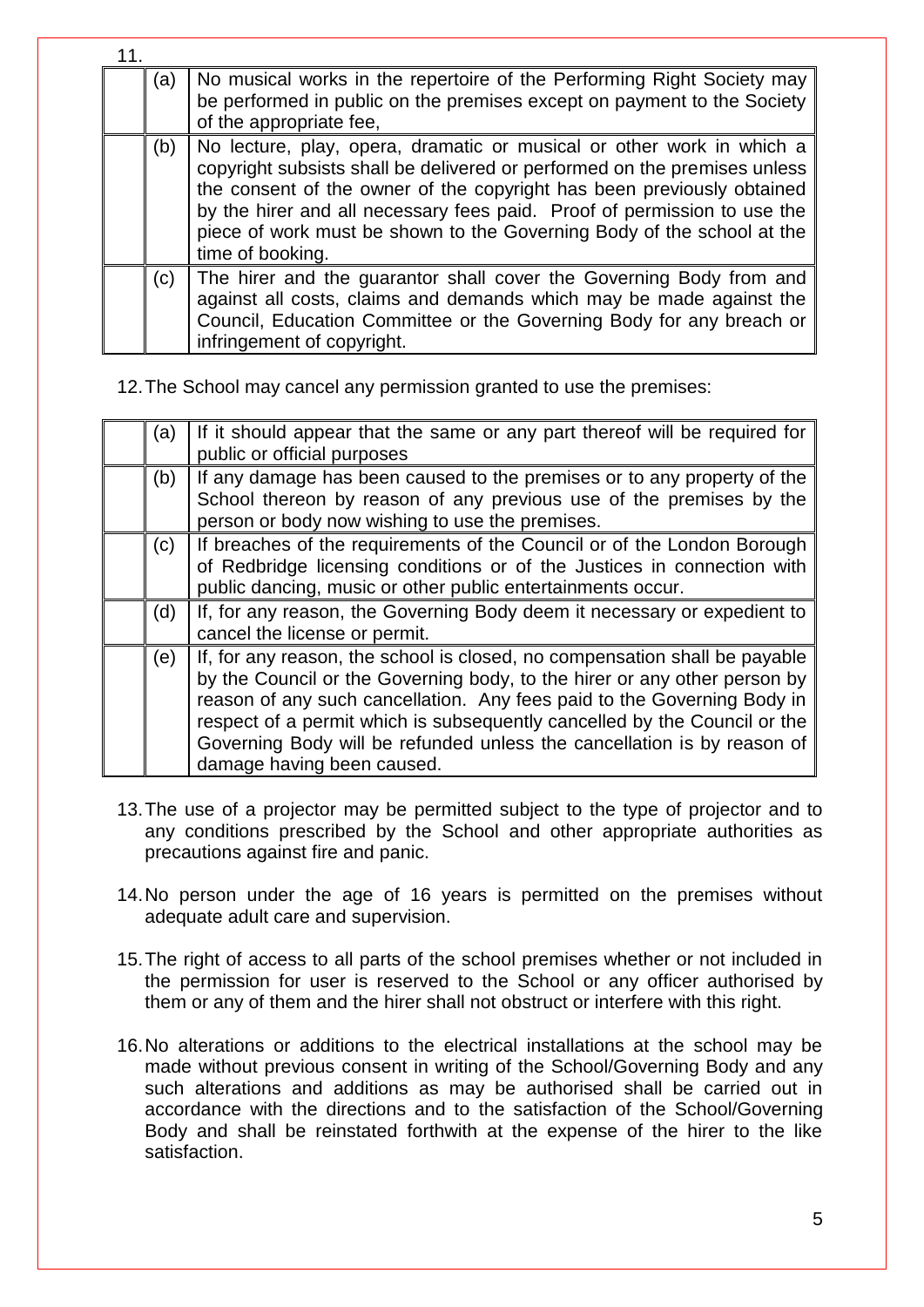17.No additional staging, curtaining or scenery may be erected without the previous consent in writing and any such alterations and additions as may be authorised shall be carried out in accordance with the directions and to the satisfaction of the School and shall be returned to their original state immediately after usage, at the expense of the hirer.

Where any use involves the erection and/or dismantling of a stage, this will be carried out by the hirer at his/her expense under the supervision of a representative of the School.

All such curtaining or scenery shall be rendered non-inflammable. Stage scenery and other effects must neither be brought on to the school premises nor taken away while the school is in session except with the express permission of the Head teacher.

- 18.Furniture, including chairs, must not be removed from the school premises nor for use either on the playing field, playground or in any other building outside the school unless prior permission has been applied for and granted by the Headteacher.
- 19.No advertising may be placed in any area of the school premises.
- 20.The use of any preparation or material for the purpose of preparing a floor for dancing is not allowed, as this may make the floors dangerous for normal use. The safe condition of the floors shall be deemed acceptable to the hirer after inspection and will remain the hirer's responsibility during the letting.
- 21.If the terms and conditions of hiring are contravened in any way, the School reserves the right to cancel any permission for further use and will inform the hirer in writing. In such event, the hirer will not be entitled to any compensation or refund of any payment made in respect of such use.
- 22.It is the responsibility of the hirer to ensure that any area of accommodation used in the course of the letting is left in the condition in which it was found and is maintained in a safe condition during the letting.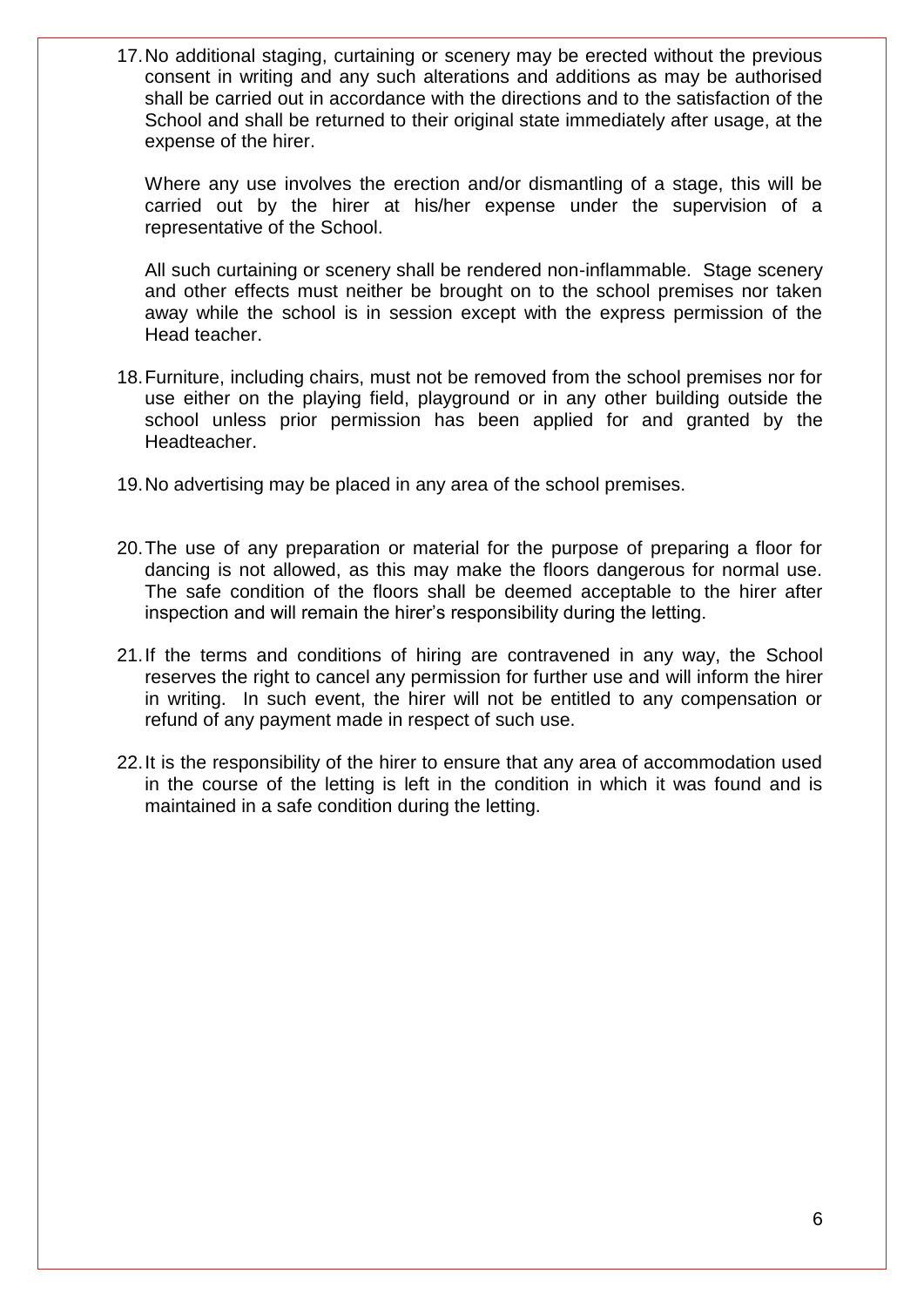#### **CONDITIONS OF USAGE**

- 1. Any movement of furniture required must be undertaken by the hirer under the direction of the caretaking staff of the school. No furniture or apparatus is to be used without prior permission.
- 2. The authorised hirer is responsible for those attending the function and, in particular, for leaving the site in a quiet and orderly fashion by the time stated in the booking agreement.
- 3. Where car parking is required, the hirer must undertake the proper stewarding and control of the parking area in collaboration with the police where necessary. The hirer must maintain safe entry and exit from the premises and provide and maintain clear access for emergency vehicles and service vehicles.
- 4. No alcoholic drinks may be consumed or brought onto the premises unless written permission has been applied for and received from the Governing Body. No alcoholic drinks may be sold without a magistrate's license, and this must be shown in advance to the Governing Body. Safety regulations require that no alcoholic drinks are stored or consumed in the kitchen area.
- 5. The hirer is responsible for the protection of the premises from damage, for the good behaviour of all associated users
- 6. The hirer is responsible for ensuring that all areas are left clean and tidy as found. This includes all outside areas as well as indoor areas. If this is not found to be the case the hirer will be charged a penalty sum to cover costs of any repairs or cleaning required.
- 7. No school staff are permitted to accept hospitality gifts, either cash or in kind, at any time. We request that no gifts of this nature are offered.
- 8. No confetti or rice is to be thrown on the premises.
- 9. The school's No Smoking Policy must be adhered to at all times.
- 10.The Outer London Borough's Caretakers' agreement does not require caretakers to work at weekends. Bookings can only be accepted when a caretaker is prepared to undertake the additional duty.
- 11.The hirer must report to the caretaker at the beginning of any let. Where deposits have been paid for a function, the hirer must meet with the caretaker (or their representative) to sign the Caretaker's Certificate, accepting the condition of the premises as acceptable at the beginning and the end of the hire period.
- 12.The hirer does not need to take out their own public liability insurance as it will be covered by the school's insurance.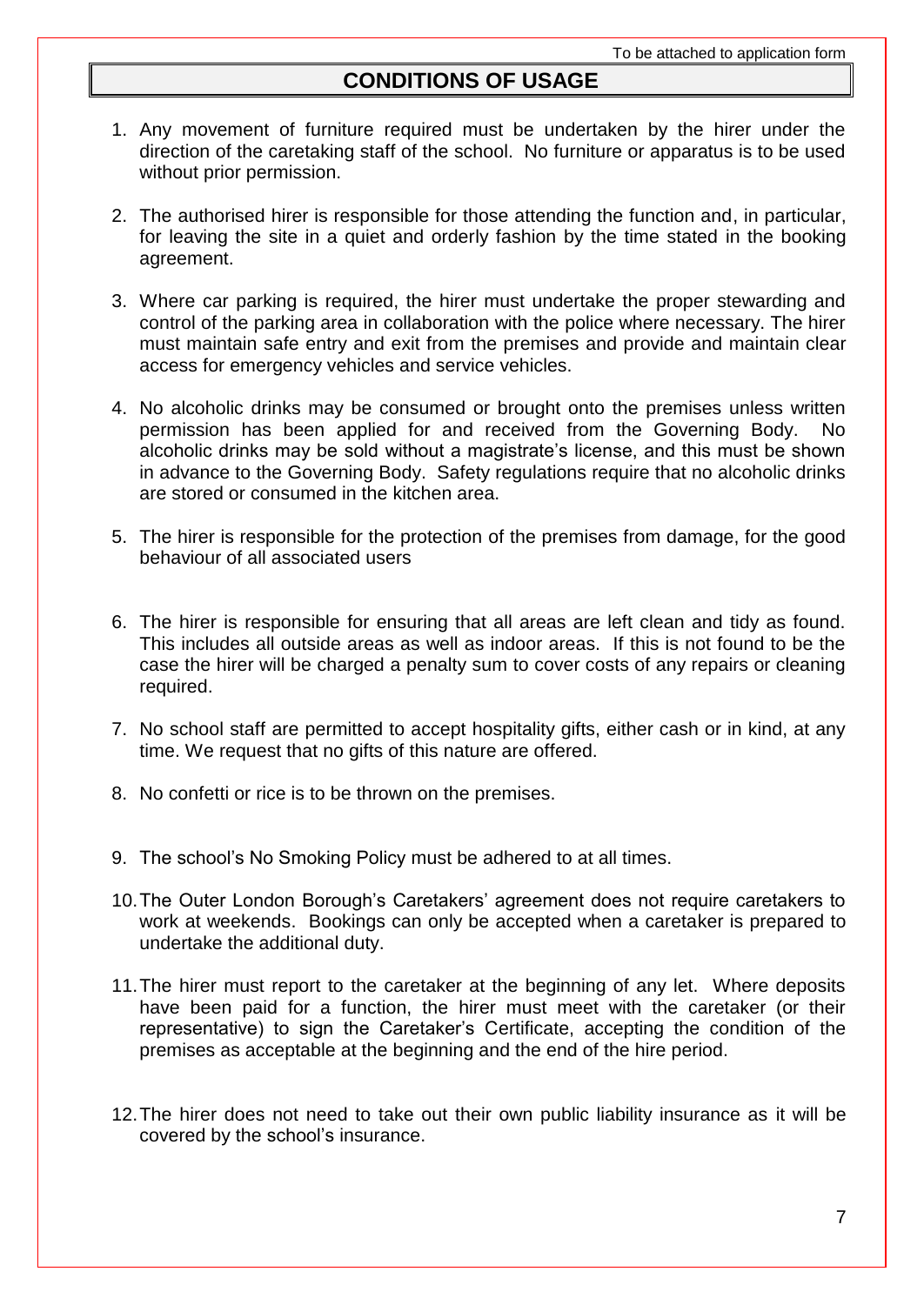- 13.The hirer will adhere to all aspects of our lettings policy at all times through the procedure of applying for and accepting a let on our premises.
- 14.All children will be supervised at all times by their carers except where children are attending an organised group or care scheme. Where the latter applies, the group/care scheme will adhere to all regulations set out in the Children Act 1989, including those of registration with the relevant registering body.
- 15.The hirer's signature on the application form confirms his/her agreement of the above conditions of booking and all other aspects of our school Lettings Policy.
- 16.The hirer will adhere to all Health and Safety requirements as required by the school.
- 17.No stiletto heels or similar objects are allowed in the gym/hall area.
- 18.No food or drink is allowed in any area except designated social areas, unless prior written permission has been granted.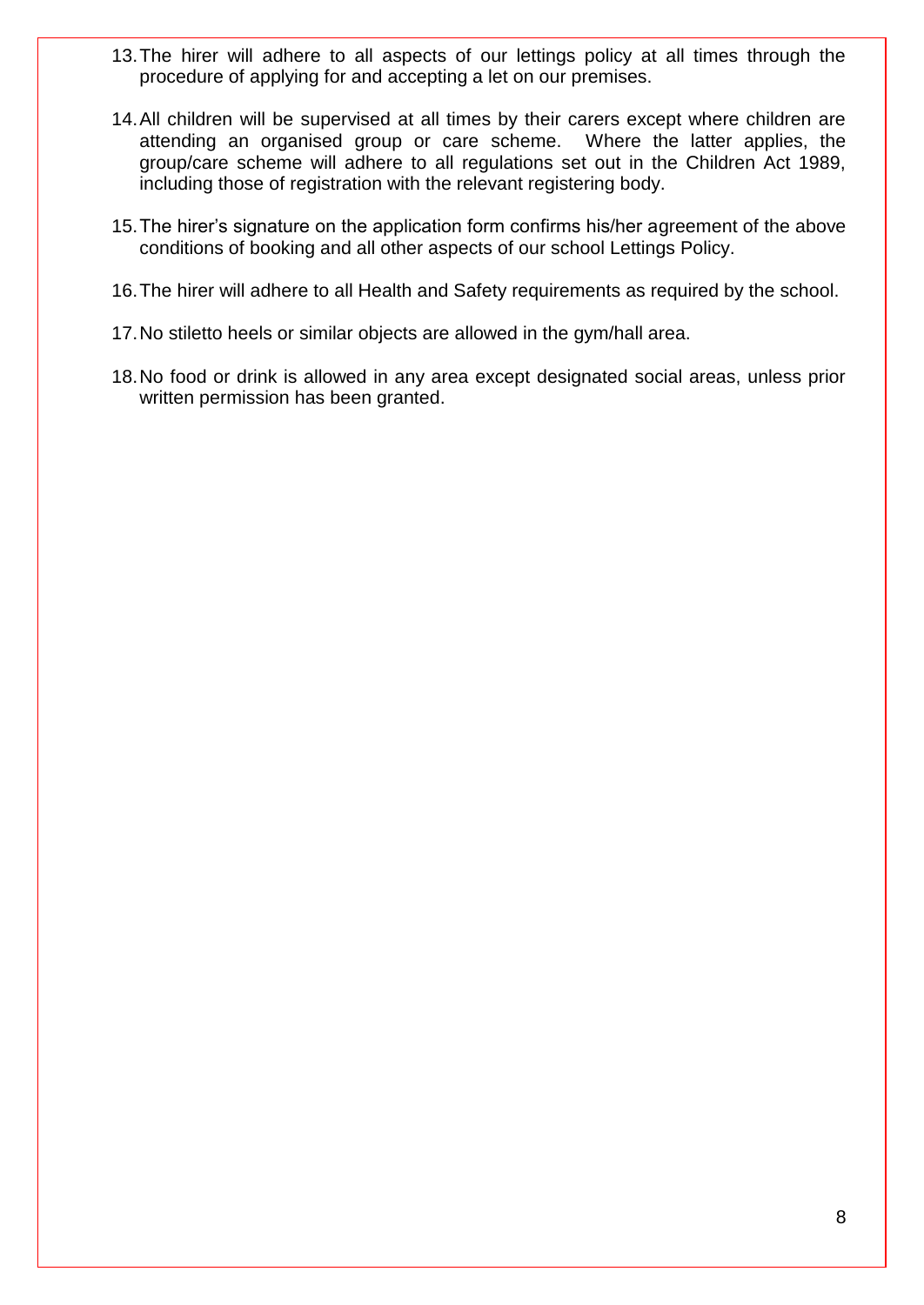# **ADDITIONAL CONDITIONS OF USAGE**

#### **KITCHEN AREA NOT FOR LET**

#### **SCALE OF CHARGES FOR LETTINGS**

|                              | <b>DAYTIME</b> -term time      |                             | <b>HOLIDAYS-day time</b> |                   | <b>EVENINGS</b>      |                   | <b>WEEKENDS</b>      |               |
|------------------------------|--------------------------------|-----------------------------|--------------------------|-------------------|----------------------|-------------------|----------------------|---------------|
|                              | $(9.00am - 2.30pm)$            |                             | $(8.00am - 6pm)$         |                   | $(6.00pm - 10.00pm)$ |                   | $(9.00am - 11.00pm)$ |               |
| <b>AREA</b>                  | <b>PRIVATE</b>                 | <b>COMMERCIAL</b>           | <b>PRIVATE</b>           | <b>COMMERCIAL</b> | <b>PRIVATE</b>       | <b>COMMERCIAL</b> | <b>SATURDAY</b>      | <b>SUNDAY</b> |
| <b>MAIN HALLS</b>            | N/A                            | N/A                         | £30 per                  | £35 per hour      | £45 per              | £50 per hour      | £55 per              | £65 per hour  |
| <b>KS1 &amp; DINING HALL</b> |                                |                             | hour                     |                   | hour                 |                   | hour                 |               |
| Artspace Hall                | Negotiable                     | N/A                         | £25 per                  | £30 per hour      | £40 per              | £45 per hour      | £55 per              | £65 per hour  |
|                              | Rate                           |                             | hour                     |                   | hour                 |                   | hour                 |               |
|                              |                                |                             |                          |                   |                      |                   |                      |               |
| <b>PUBLIC LIABILITY</b>      | £5                             |                             |                          |                   |                      |                   |                      |               |
| ADMINISTRATION *             | <b>Single Booking</b><br>£7.50 |                             |                          |                   |                      |                   |                      |               |
|                              |                                | <b>Amendment to Booking</b> |                          | £5.00             |                      |                   |                      |               |

#### **PLEASE NOTE:**

**Weekdays: Where more than one area is requested for hire a separate quotation will be given. Where daytime bookings finish at 6pm and there are no further bookings starting at 6pm, there will be an additional charge of £15.00 to cover the cost of the caretaker's close down salary.** 

**Weekends: An additional charge of £30 will be applied to cover the cost of the caretaker's open and close down salary.**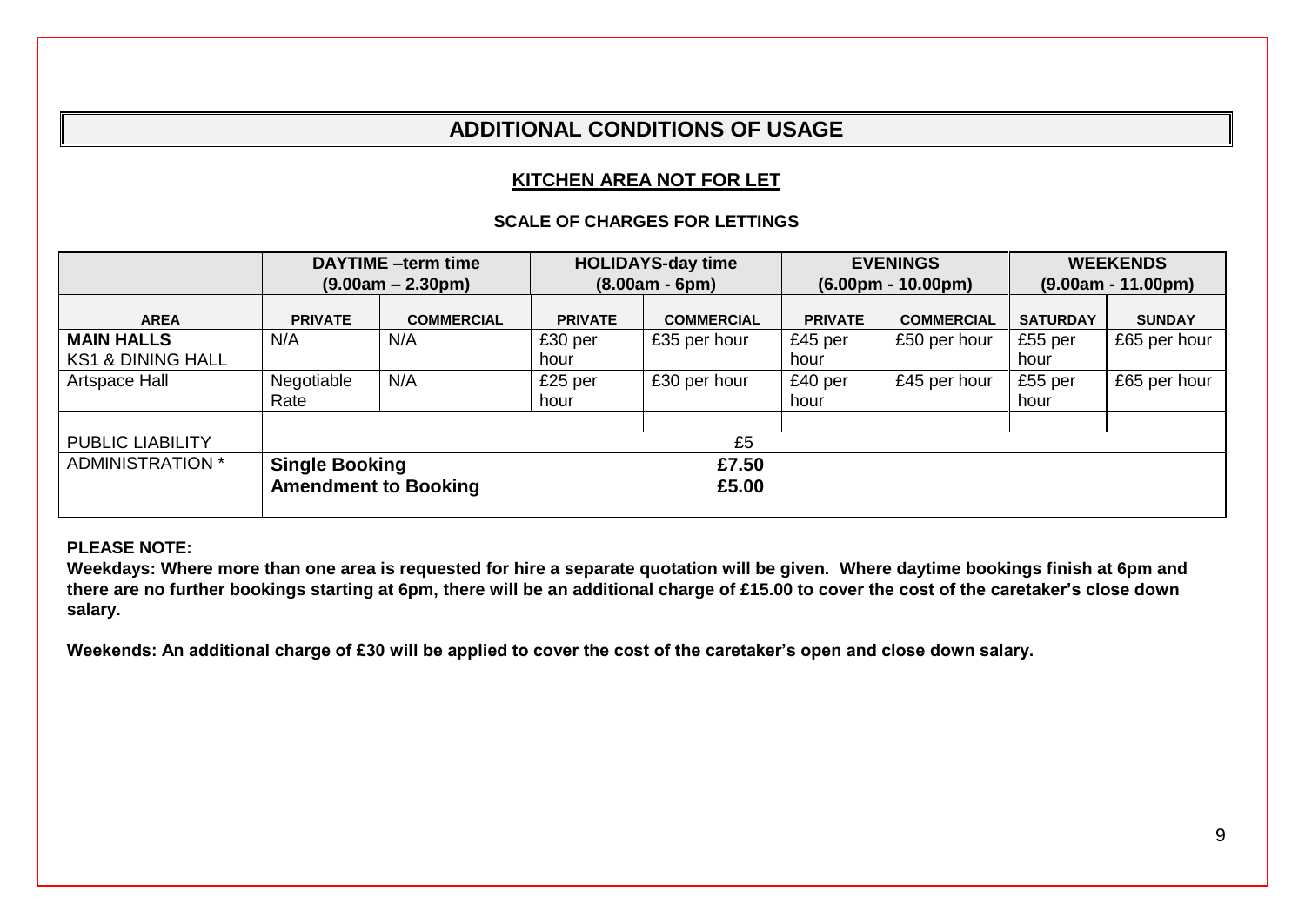# **ADMINISTRATION CHARGES**

| <b>Single Booking</b>       | £7.50 |
|-----------------------------|-------|
| <b>Amendment to Booking</b> | £5.00 |

Any amendment to a booking must take place at least 7 days prior to the let and will be at a cost of £5.00. Verbal requests will be considered but must be immediately confirmed in writing.

The Hirer must not presume any amendment has been agreed until he/she is in receipt of written confirmation.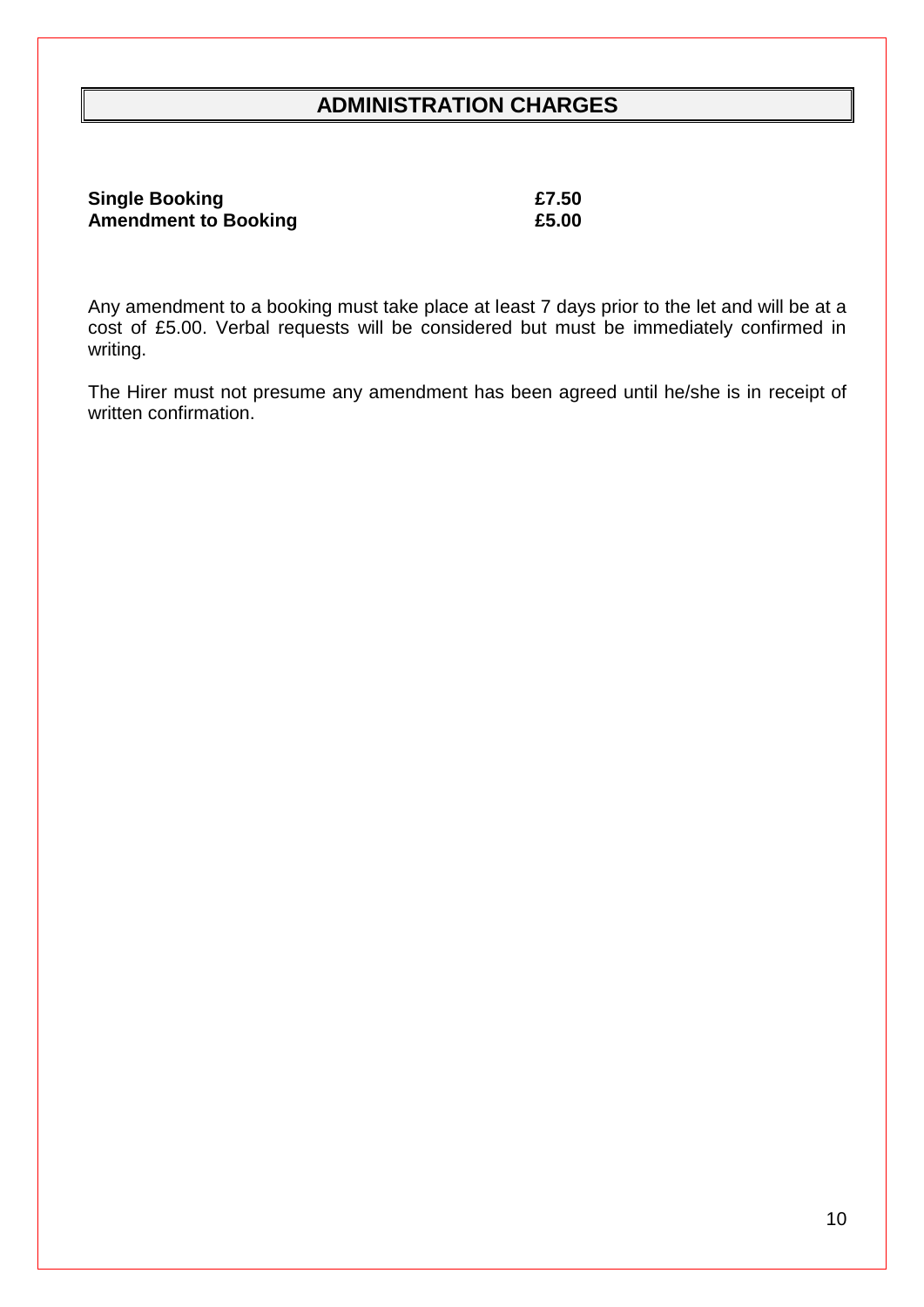### **BOOKING PROCEDURES**

- 1. Applicants should fill in an application/booking form and return to the main school office.
- 2. The person signing the application form is responsible for all aspects of the let.
- 3. By signing the application form, the person signing is acknowledging and agreeing to adhere to all aspects and conditions of our school's lettings policy.
- 4. A signed application does not guarantee the booking will be granted.
- 5. Where the application for a let is accepted, the applicant will be sent a letter provisionally confirming the let and an invoice to cover the cost of the let and any additional returnable deposit required.
- 6. The hirer should then pay the booking invoice, in full, 14 days prior to the date of the let, and ensure that they receive a receipt of payment. This will then confirm the booking agreement. Any returnable deposit required (i.e. for special functions) must be paid immediately within 72 hours of the date the booking form was sent. Failure to pay the invoice and returnable deposit (where required) will result in the application for the let becoming void.
- 7. Where deposits are paid, the hirer must ensure that he/she meets the representative of the Governing Body (usually the caretaker) and signs for the conditions of the building on arrival. At the end of the hire period, the hirer is responsible for agreeing and collecting the Caretaker's Certificate and Kitchen Certificate (where applicable).
- 8. Where applicable, the Caretaker's Certificate and Kitchen Certificate should be presented to school at the main office, within 48 hours (72 hours if the let takes place at the weekend) after the let in order to claim back any refund. Failure to do so will mean that the deposit is not returnable.
- 9. Hirers will automatically be charged for public liability insurance at a cost of £5 as part of the booking charge.
- 10.Any requests for amendments to the booking must take place at least 7 days prior to the date of the let. Where amendments are agreed, an additional administration charge of £5.00 will be payable. The hirer must not presume that any amendment will automatically be agreed. Confirmation of any amendments will be sent to the hirer in writing.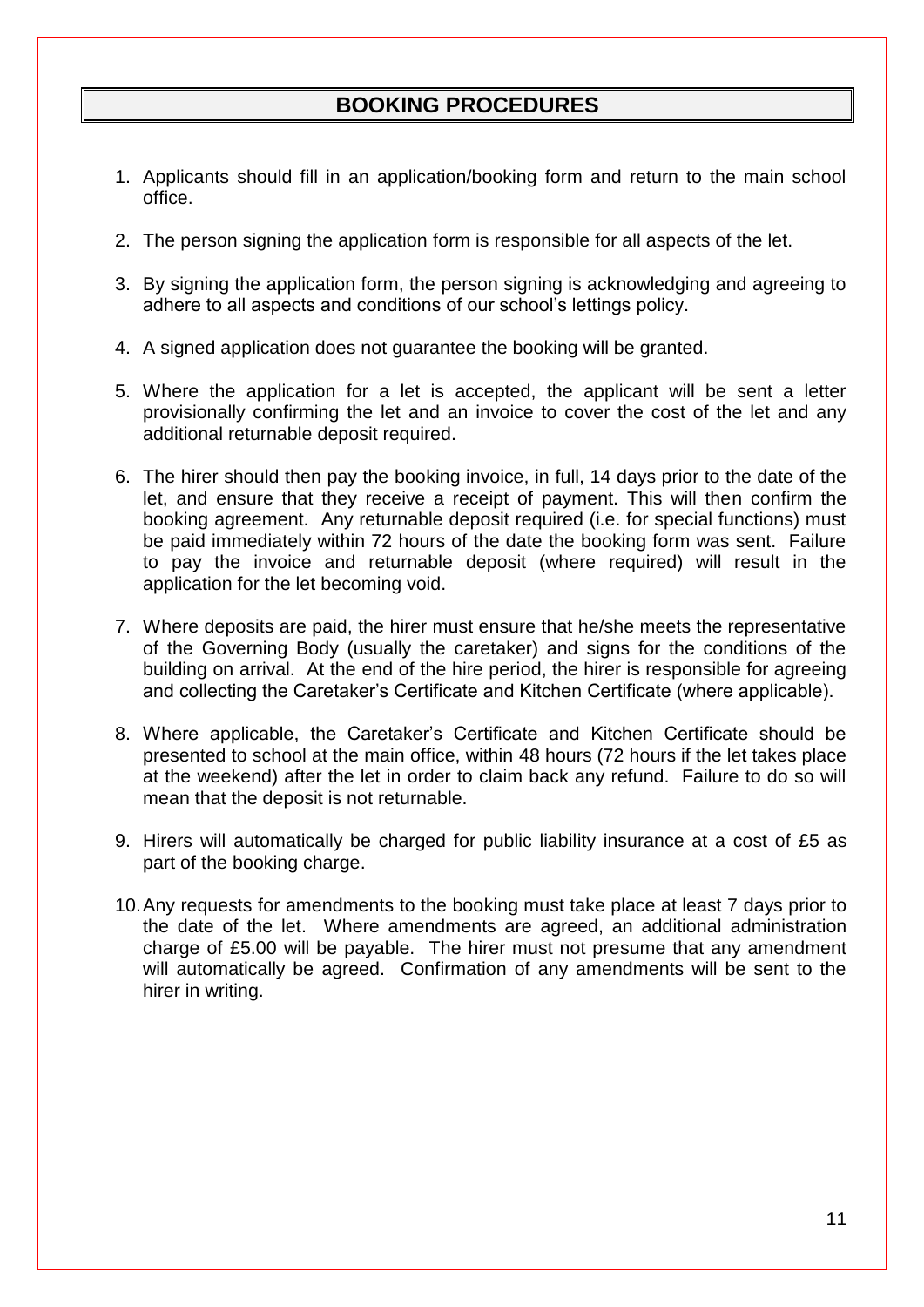- 1. There will be no access to the premises before the commencement of the period. Hirers must allow sufficient time for preparation before the event when booking the time of the let.
- 2. Hirers must have left the premises by the end of the booked period. Sufficient time must be included to allow for clearing away and for all participants to leave the premise by the end of the booked period.
- 3. Availability of premise is negotiable. Please contact the school to find out the current hours of access.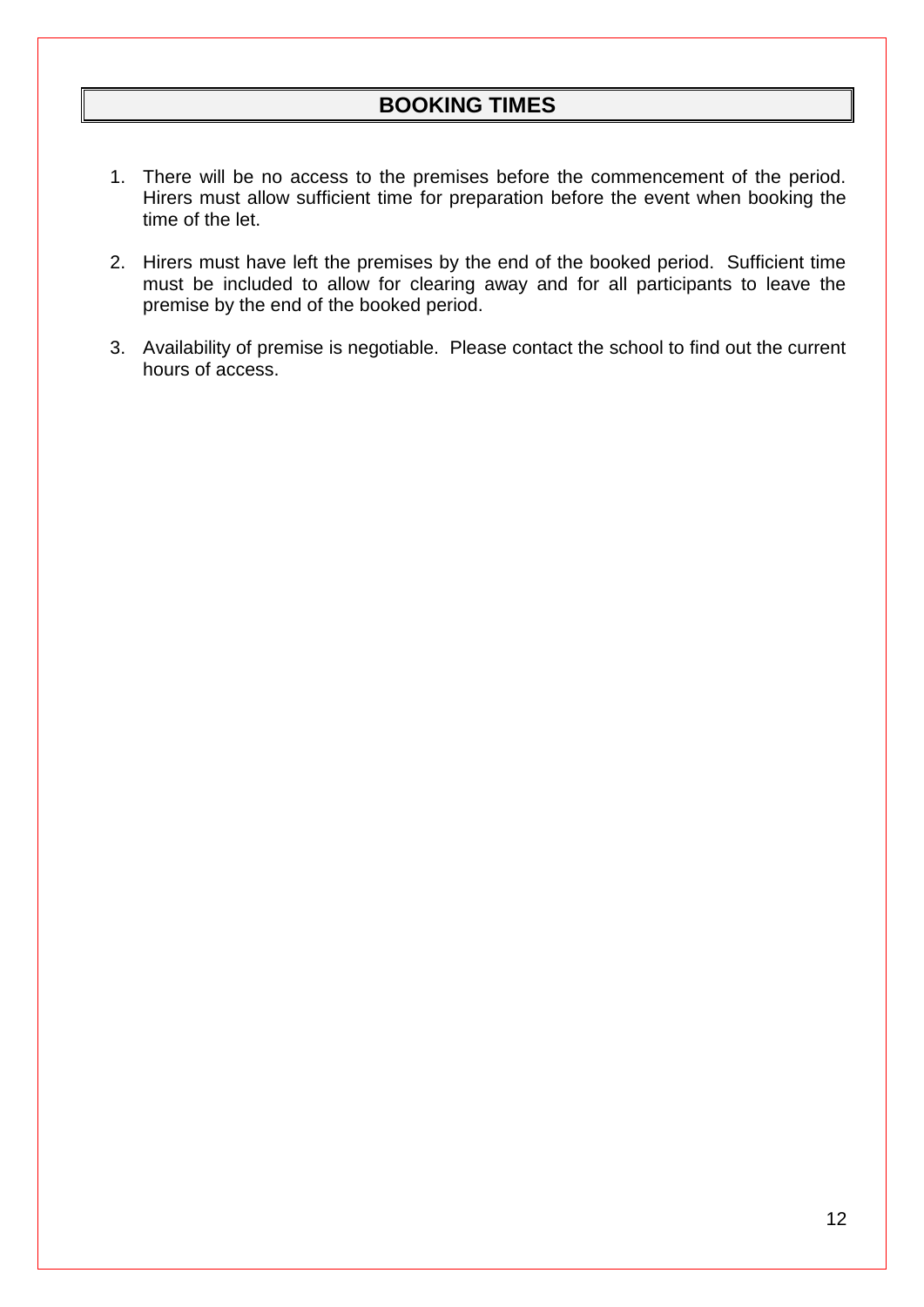- 1. The School must be notified of any cancellation at least 2 weeks prior to the date of let. However, notification at the earliest possible time is appreciated.
- 2. Where notification is given at least 4 weeks prior to the date of the let, the booking charge will be refunded in full apart from the set administration charge. Your custom will be welcomed again at any time in the future.
- 3. Where notification is given to the school between 2-4 weeks prior to the arranged date of the let, the hirer will be entitled to a 50% refund only.
- 4. Where notification of cancellation is given less than 2 weeks prior to the arranged date of the let, the hirer will not be entitled to any refund.
- 5. Where a cancellation is made by the School, the hirer will be entitled to a full refund. The School will endeavour to notify the hirer at the earliest possible moment, however, no guaranteed period of notice can be offered. Regardless of when notification is given to the hirer, the hirer will not be entitled to any compensation.

#### **Please note:**

- a) The above conditions apply for cancellation of total or part of a booking.
- b) Where the Hirer makes a permanent cancellation during the course of a letting agreement, the Hirer will receive a refund for any outstanding sessions but no compensation will be available. The administration charge will still stand.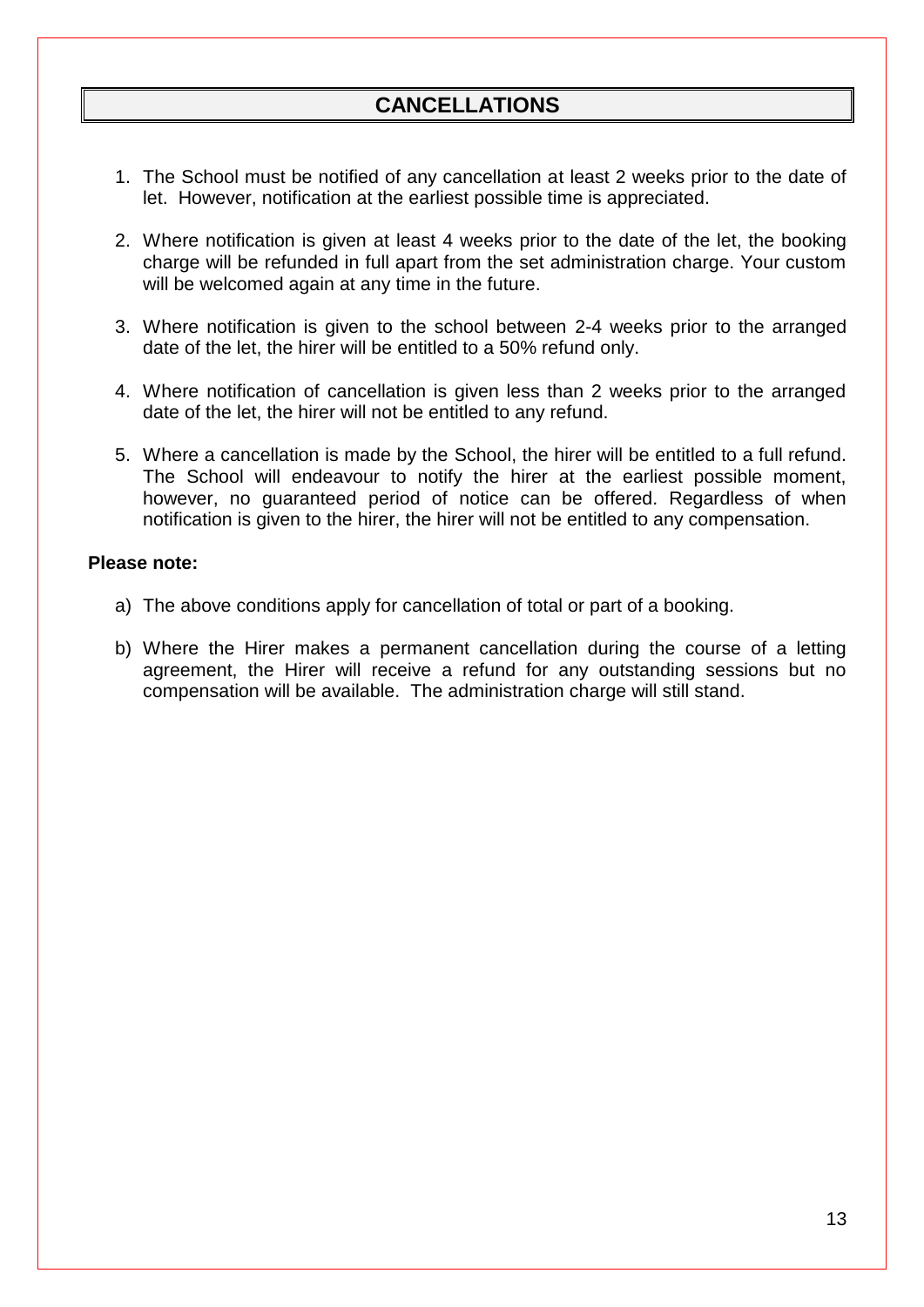#### **CRITERIA FOR PRIORITY WHEN DECIDING WHO TO LET TO**

The criteria for bookings will need to be discussed and decided upon by individual schools. On doing so, you may wish to consider such groups as:

Parents attached to the school People living in the school's local community Voluntary organisations Single parent support groups Self help groups Women's groups People with a disability Ethnic minority groups Low income groups Children's groups Youth groups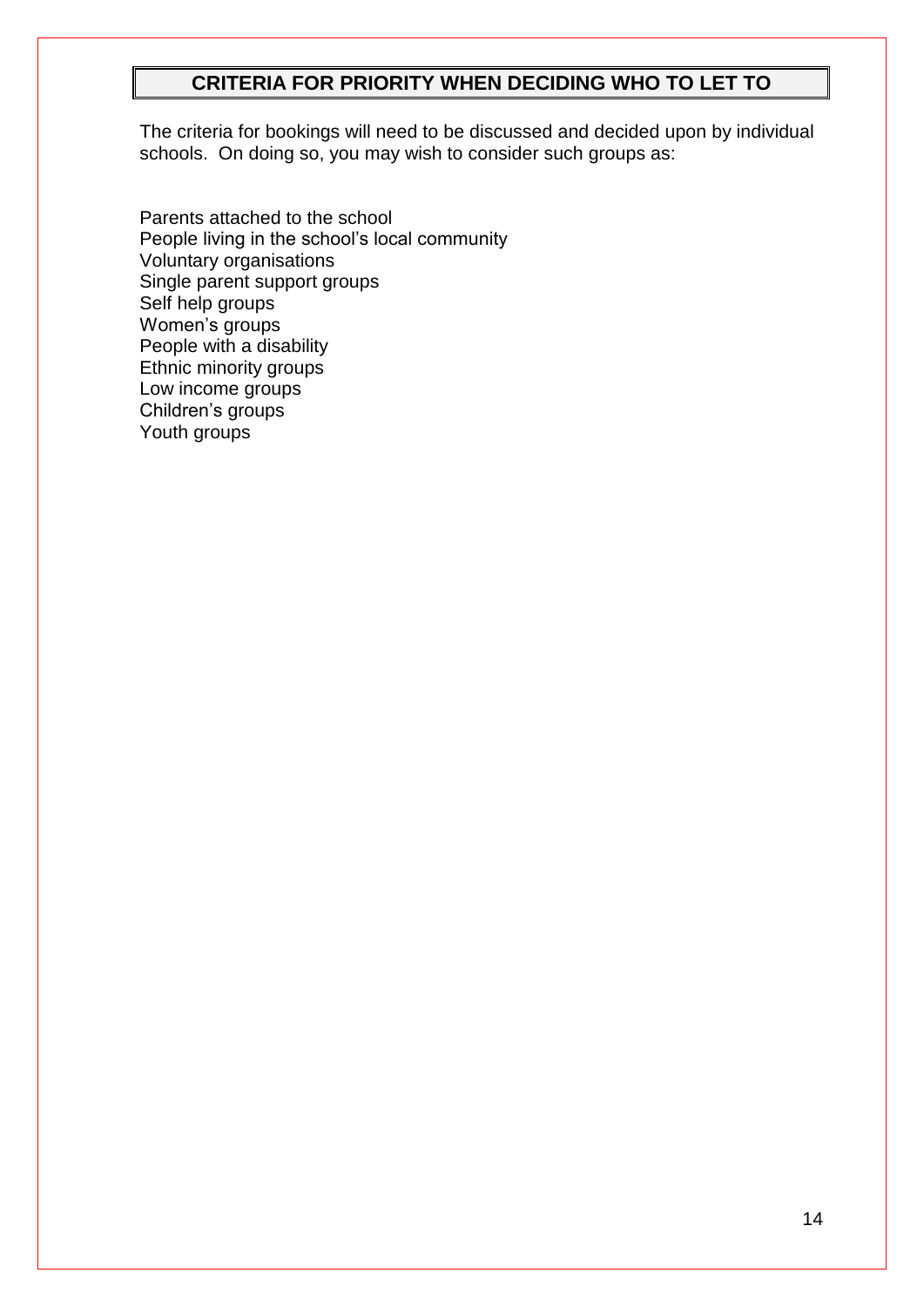# **COMPLAINTS PROCEDURES**

### **1. What if the school has a complaint about our group/ organisation?**

If the school has concerns about a let the following procedures will be followed:

|    | A representative of the Governing Body will verbally raise the concern<br>with the named Hirer.                                                                                                              |
|----|--------------------------------------------------------------------------------------------------------------------------------------------------------------------------------------------------------------|
| 2. | The situation will be monitored for two sessions to allow the issues to<br>be addressed.                                                                                                                     |
| 3. | If the situation remains unresolved, the Hirer will receive written<br>notification of the concern and a further two sessions will be given to<br>allow the Hirer to address the situation.                  |
| 4. | If the matter remains unresolved, the Hirer will receive formal written<br>notice of termination of the booking agreement. This will be<br>implemented 72 hours from the date of the letter of notification. |
|    |                                                                                                                                                                                                              |

Please Note: If the Hirer blatantly breaks the conditions of usage, the let can still be terminated immediately.

#### **2. What if I, as the Hirer, have a complaint about my let or booking agreement?**

If you as the Hirer, have a complaint or concern regarding your let, the following procedures should be followed:

|    | Talk to the named representative of the Governing Body and discuss the<br>problem. Allow 5 working days for the situation to be resolved.                                                                              |
|----|------------------------------------------------------------------------------------------------------------------------------------------------------------------------------------------------------------------------|
| 2. | If still unresolved, the Hirer should notify the Governing Body through the<br>Head Teacher in writing and allow 5 working days for the situation to be<br>resolved.                                                   |
| 3. | If still unresolved, the matter will be placed on the agenda of the next<br>appropriate committee of the Governing Body. (If the concern needs<br>urgent attention, a special meeting of this group will be convened.) |
| 4. | If still unresolved, the matter will be taken to the next full Governing Body<br>meeting and the Hirer will receive a written response from the Chair of<br>Governors detailing the outcome.                           |

# **3. What if a third party complains?**

|    | If the school receive a complaint from a third party the Governing Body<br>will be notified of the complaint.                                                                                                                                     |
|----|---------------------------------------------------------------------------------------------------------------------------------------------------------------------------------------------------------------------------------------------------|
| 2. | The matter will be investigated by a representative of the Governing<br>Body and a written response will be sent to the complainant within 10<br>working days.                                                                                    |
| 3. | If any further correspondence is received, the matter will be placed on<br>the agenda of the next appropriate Governing Body committee. A final<br>response will then be sent by the Chair of the Governing Body explaining<br>the final outcome. |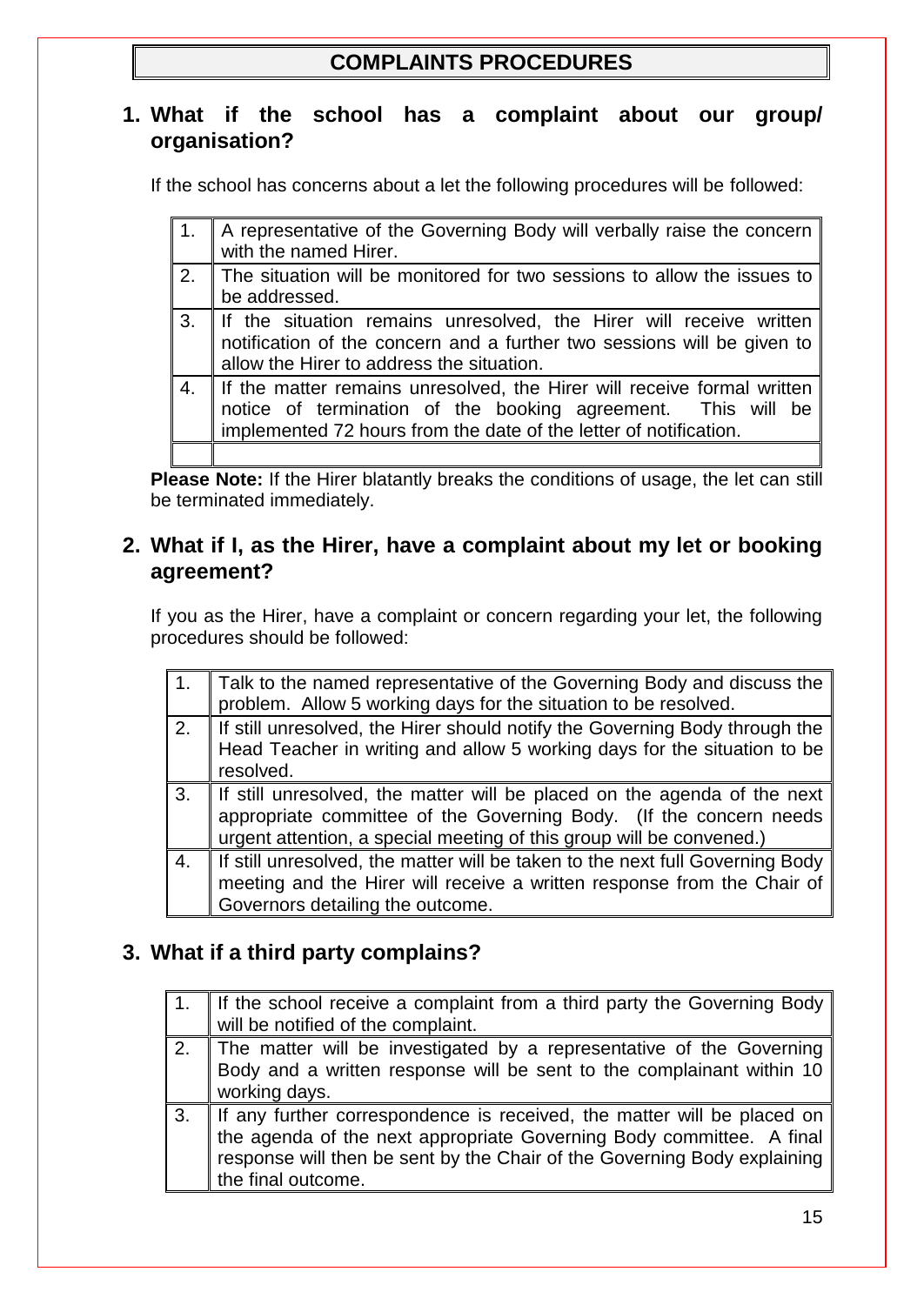# **APPEALS PROCEDURE**

- 1. If a Hirer has a letting agreement withdrawn, they have a right to appeal to the Governing Body.
- 2. The appeal should be made in writing and will be presented at the next full meeting of the Governing Body.
- 3. The Hirer will be informed of any action and/or decision taken by the Governing Body.
- 4. The Governing Body's decision is final.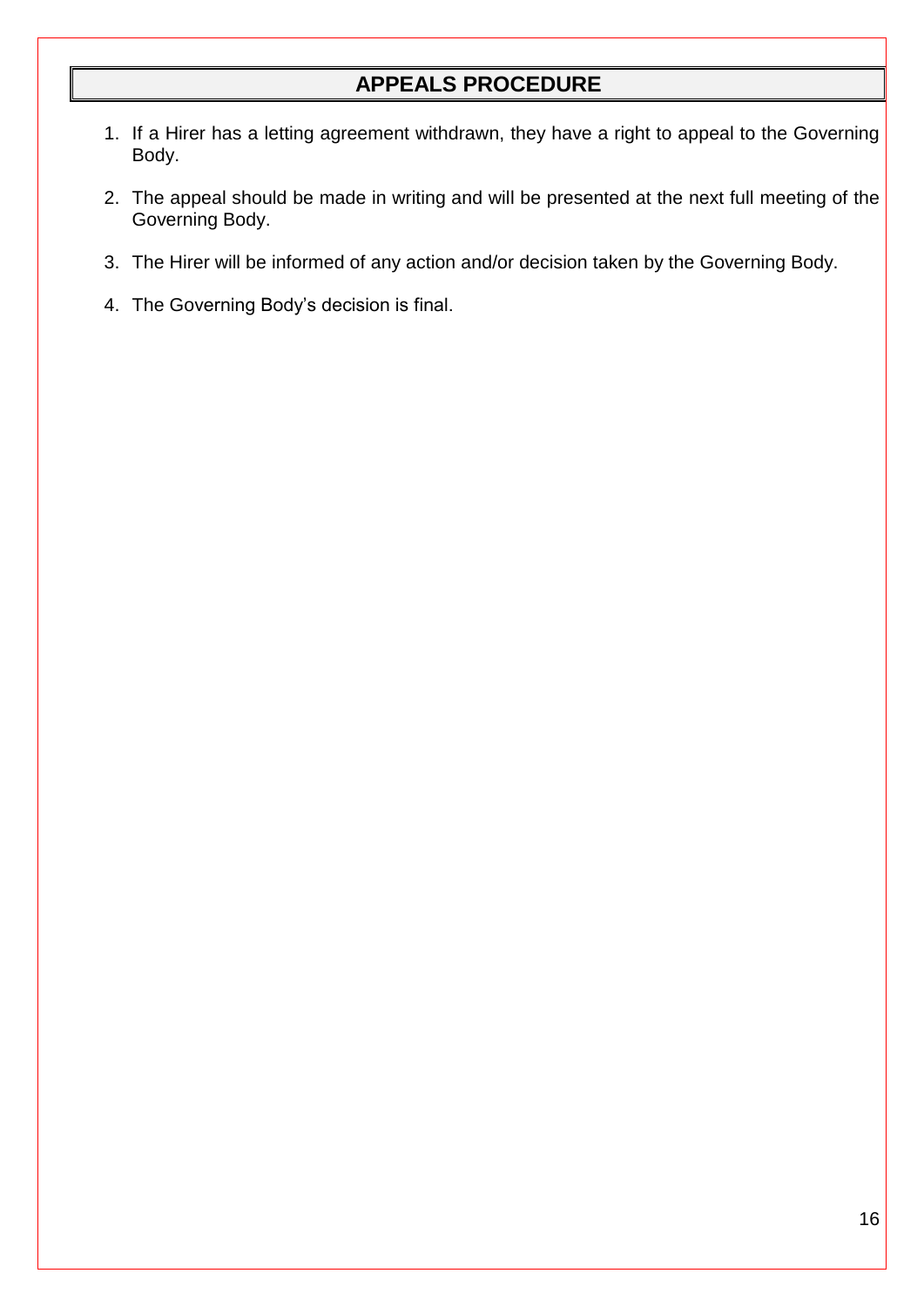# **BOOKING PROCEDURES CHECKLIST**

- 1.Issue application + Conditions of Usage and Booking Procedures to the potential Hirer (as attached).
- 2.Receive completed application form (mark date of receipt).
- 3.Assess suitability of applicant.
- 4.Check availability of premises.
- 5.Check availability of caretaker.
- 6.Check availability of /notify kitchen staff, where appropriate.
- 7.Book let into diary with hirer's contact number.
- 8.Send permit and invoice for booking.
- 9.Receipt of deposit/payment in full.
- 10.Send receipt of payment to the hirer.
- 11.Receive any outstanding payment (where in two stages).
- 12.Confirm booking in diary, with caretaker and DSO staff (where appropriate).
- 13.Send receipt to hirer and confirmation of booking.
- 14.Process payment send payment to the School - log payment into lettings accounting system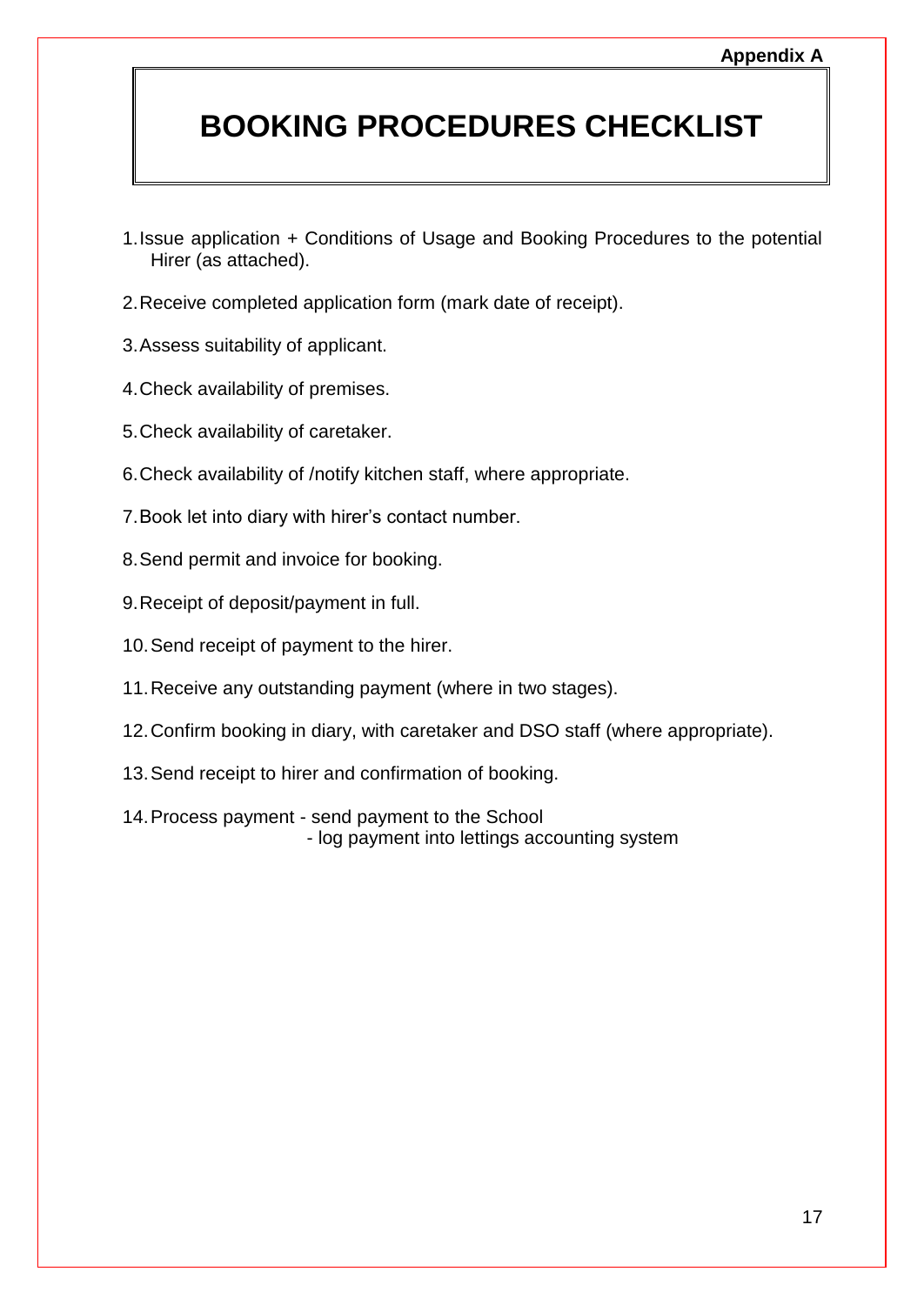## **APPLICATION FORM FOR THE USE OF SCHOOL PREMISES**

This form is to be completed by the person responsible, on behalf of the hirers. It is understood that this person will be responsible for the payment of all charges relating to this booking and will ensure that all aspects of our lettings policy are adhered to at all times.

| <b>ACCOMMODATION</b><br><b>REQUIRED</b>                   | <b>TIME</b><br><b>FROM</b> | <b>TO</b> | <b>DATES</b> | <b>TOTAL</b><br><b>HOURS</b> | <b>COST</b><br><b>PER</b><br><b>HOUR</b> | <b>TOTAL</b><br><b>COST</b> |
|-----------------------------------------------------------|----------------------------|-----------|--------------|------------------------------|------------------------------------------|-----------------------------|
|                                                           |                            |           |              |                              |                                          |                             |
|                                                           |                            |           |              |                              |                                          |                             |
|                                                           |                            |           |              |                              |                                          |                             |
|                                                           |                            |           |              |                              |                                          |                             |
|                                                           |                            |           |              |                              |                                          |                             |
|                                                           |                            |           |              |                              |                                          |                             |
|                                                           |                            |           |              |                              |                                          |                             |
|                                                           |                            |           |              |                              |                                          |                             |
| DISCOUNT (WHERE APPLICABLE)                               |                            |           |              |                              |                                          |                             |
| <b>ADMINISTRATION CHARGE</b>                              |                            |           |              |                              |                                          |                             |
| PUBLIC LIABILITY INSURANCE                                |                            |           |              |                              |                                          |                             |
| RETURNABLE DEPOSIT                                        |                            |           |              |                              |                                          |                             |
| <b>TOTAL COST</b>                                         |                            |           |              |                              |                                          |                             |
| Name of Organisation                                      |                            |           |              |                              |                                          |                             |
|                                                           |                            |           |              |                              |                                          |                             |
| Nature and object of meeting                              |                            |           |              |                              |                                          |                             |
| Will any copyright material be used?                      |                            |           |              |                              |                                          |                             |
| Estimated number of people to be present                  |                            |           |              |                              |                                          |                             |
| Estimated number of children under 8 years to be present  |                            |           |              |                              |                                          |                             |
| Will all persons be members of the Organisation?          |                            |           |              |                              |                                          |                             |
| Will charges be made, if so how much and what for?        |                            |           |              |                              |                                          |                             |
| To what purpose will any proceeds be donated?             |                            |           |              |                              |                                          |                             |
| How many chairs will be required?                         |                            |           |              |                              |                                          |                             |
| How many tables will be required? Adult :<br>Children's': |                            |           |              |                              |                                          |                             |
| Any other equipment required?                             |                            |           |              |                              |                                          |                             |

| FOR OFFICE USE ONLY:                   |                     |                                   |
|----------------------------------------|---------------------|-----------------------------------|
| <b>Cancellation costs</b>              |                     |                                   |
| Additional administration (amendments) |                     |                                   |
| <b>PERMIT NO.</b>                      | <b>INVOICE SENT</b> | <b>PAYMENT</b><br><b>RECEIVED</b> |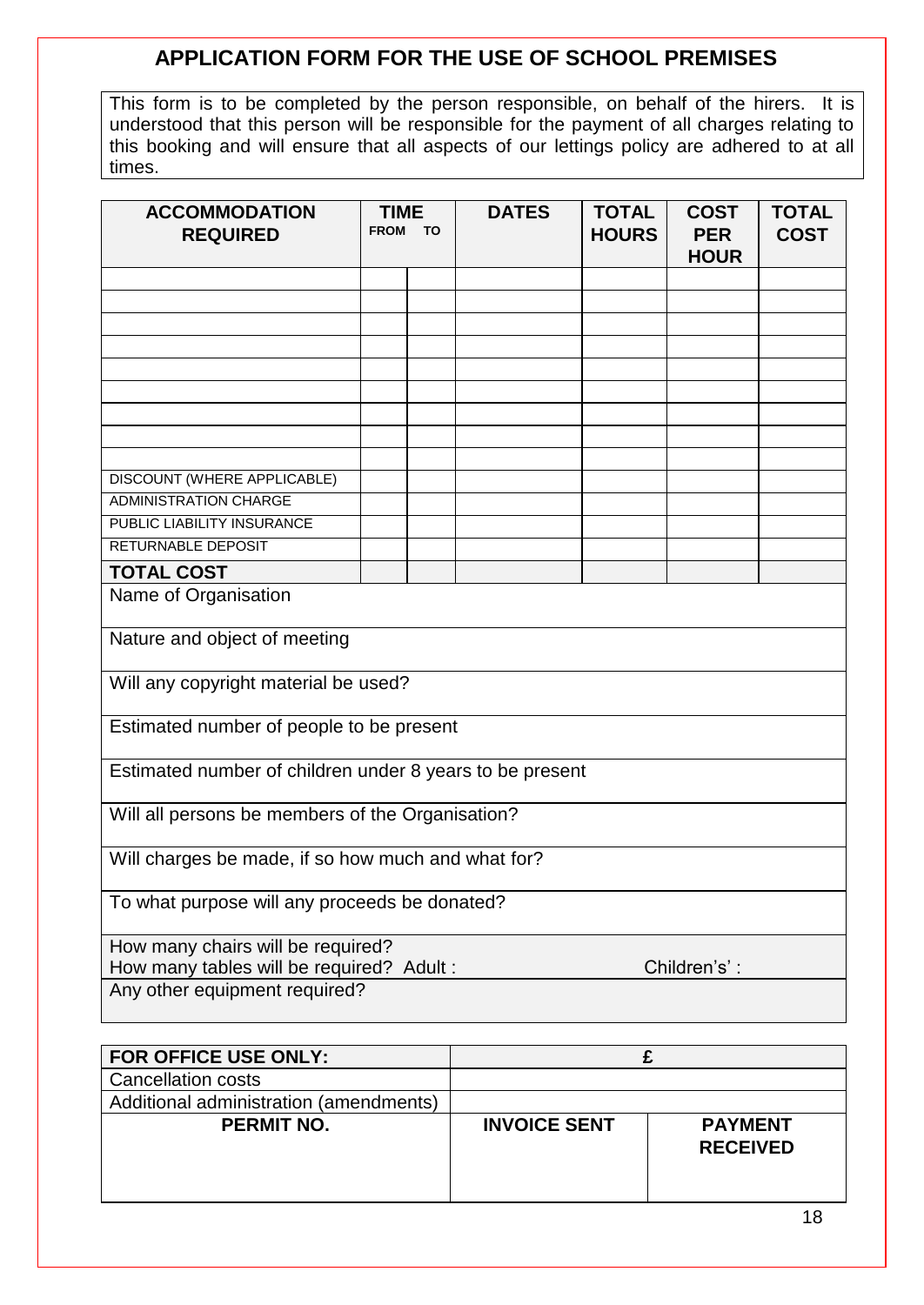| To the Governing Body of | School         |
|--------------------------|----------------|
|                          | (please print) |
| Ωſ                       | Organisation   |

being over the age of 18 years, hereby apply for permission for the above stated Organisation to use the school premises as stated overleaf. I understand that if permission is granted, it will be subject to all conditions of usage within the school's letting policy. I have read this lettings policy and understand that the permission to use the school premises will only be effective provided the conditions and regulations stated in the school's letting policy are adhered to.

I, on behalf of my Organisation, hereby agree to follow all conditions of the school's letting policy should permission be granted to use the school premises.

I understand the school, through the Council, maintain a Policy of Insurance in respect of the use of the above accommodation which, subject to its terms and conditions, will indemnify the applicants against liability at law and claimant's costs and expenses in respect of:

- 1. Death of or bodily injury to or illness of any person (fatal or otherwise) or damage to property other than property belonging to the Council to a limit of £25,000,000. in respect of any one accident.
- 2. Damage to any property belonging to the Council to a limit of £1,000,000 in respect of any one incident, with an excess of the first £250 of any loss or damage in respect of each hiring. Provided that I, on behalf of my organisation, take out Public Liability Insurance at a cost of £5.00 per session, as a requirement of conditions to use the school premises within the school letting policy.

I am aware that paying this premium does not absolve myself and my organisation (as the Hirer) of the responsibility for any injury or damage caused by our neglect during the hire.

I understand I must give immediate notice in writing to the Headteacher of Redbridge Primary School of any accident, damage or proceedings and no repudiation of liability negotiation or admission of liability shall be made to any Third Party. I will also give the same immediate notice, in writing, to the Chair of Governors of the School.

I, on behalf of my Organisation, agree to indemnify and keep indemnified the Governing Body and Council from and against all loss, damage, costs, claims, demands, expenses or charges which the Governing Body or Council may sustain or incur in respect of any matter arising out the use of the school premises or the conditions relating thereto insofar as the same are not covered by the said or any other policy of insurance effected by the Governing Body or Council or the obligation to give notice of any accident, damage, or proceedings as aforesaid is not fulfilled by us and to pay to the Governing Body or Council on demand at the school office.

Signature of Applicant (Mr, Ms, Mrs) \_\_\_\_\_\_\_\_\_\_\_\_\_\_\_\_\_\_\_\_\_\_\_\_\_\_\_\_\_\_\_\_\_\_\_\_\_\_\_\_\_\_\_\_\_\_\_\_\_

Occupation

I understand it is my responsibility, on behalf of my organisation, to ensure that any area of accommodation used in the course of the letting is left in the condition in which it is found. I must also ensure that my organisation leave the premises at the time stated on the Permit.

Address\_\_\_\_\_\_\_\_\_\_\_\_\_\_\_\_\_\_\_\_\_\_\_\_\_\_\_\_\_\_\_\_\_\_\_\_\_\_\_\_\_\_\_\_\_\_\_\_\_\_\_\_\_\_\_\_\_\_\_\_\_\_\_\_\_\_\_\_\_\_\_\_

| Telephone No. (if any) Home | Work |
|-----------------------------|------|
| Date                        |      |

 $\_$  ,  $\_$  ,  $\_$  ,  $\_$  ,  $\_$  ,  $\_$  ,  $\_$  ,  $\_$  ,  $\_$  ,  $\_$  ,  $\_$  ,  $\_$  ,  $\_$  ,  $\_$  ,  $\_$  ,  $\_$  ,  $\_$  ,  $\_$  ,  $\_$  ,  $\_$  ,  $\_$  ,  $\_$  ,  $\_$  ,  $\_$  ,  $\_$  ,  $\_$  ,  $\_$  ,  $\_$  ,  $\_$  ,  $\_$  ,  $\_$  ,  $\_$  ,  $\_$  ,  $\_$  ,  $\_$  ,  $\_$  ,  $\_$  ,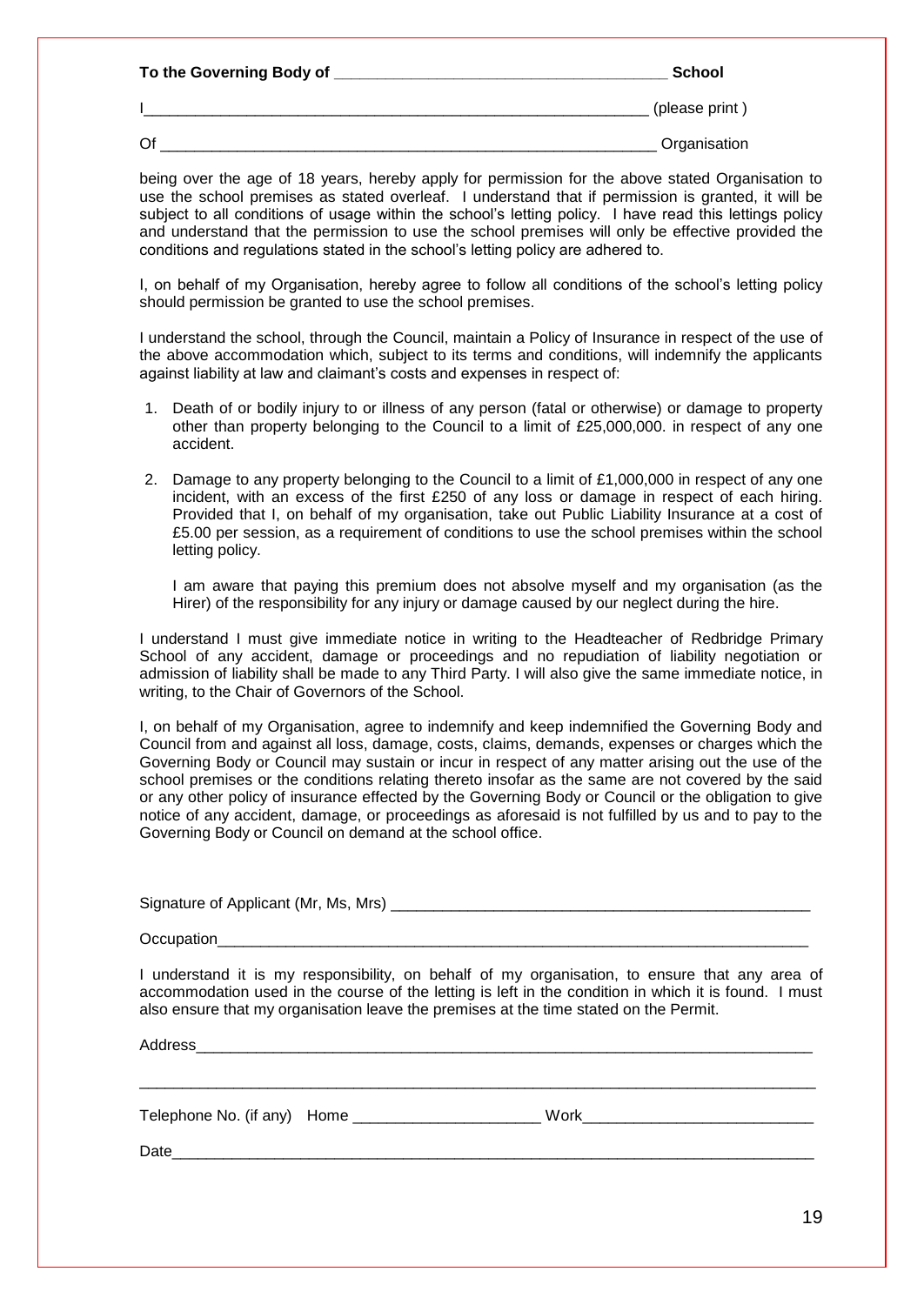# **LETTINGS INVOICE**

Date: \_\_\_\_\_\_\_\_\_\_\_\_\_\_\_\_\_\_\_\_

Dear

With reference to your application to let school premise dated \_\_\_\_\_\_\_\_\_\_\_\_\_\_\_\_\_ we are pleased to inform you that permission has been given to use the accommodation/facilities at our school, details as stated below. This permission is dependent on:

- 1. All regulations and conditions stated in our School Letting Policy being met
- 2. The receipt of payment of any deposit required within \_\_\_\_\_days of the date of this invoice, and;
- 3. The cost of your let (as stated below), being paid within \_\_\_\_\_days of the date of this invoice.

| <b>ACCOMMODATION</b>         | <b>TIME</b>              |  | <b>DATES</b> | <b>TOTAL</b> | <b>COST</b> | <b>TOTAL</b> |
|------------------------------|--------------------------|--|--------------|--------------|-------------|--------------|
| <b>REQUIRED</b>              | <b>TO</b><br><b>FROM</b> |  |              | <b>HOURS</b> | <b>PER</b>  | <b>COST</b>  |
|                              |                          |  |              |              | <b>HOUR</b> |              |
|                              |                          |  |              |              |             |              |
|                              |                          |  |              |              |             |              |
|                              |                          |  |              |              |             |              |
|                              |                          |  |              |              |             |              |
|                              |                          |  |              |              |             |              |
|                              |                          |  |              |              |             |              |
|                              |                          |  |              |              |             |              |
| DISCOUNT WHERE APPLICABLE    |                          |  |              |              |             |              |
| <b>ADMINISTRATION CHARGE</b> |                          |  |              |              |             |              |
| PUBLIC LIABILITY INSURANCE   |                          |  |              |              |             |              |
| RETURNABLE DEPOSIT           |                          |  |              |              |             |              |
| <b>TOTAL COST</b>            |                          |  |              |              |             |              |

Yours sincerely,

All cheques should be made payable to Redbridge Primary School and returned to the school at the address shown above.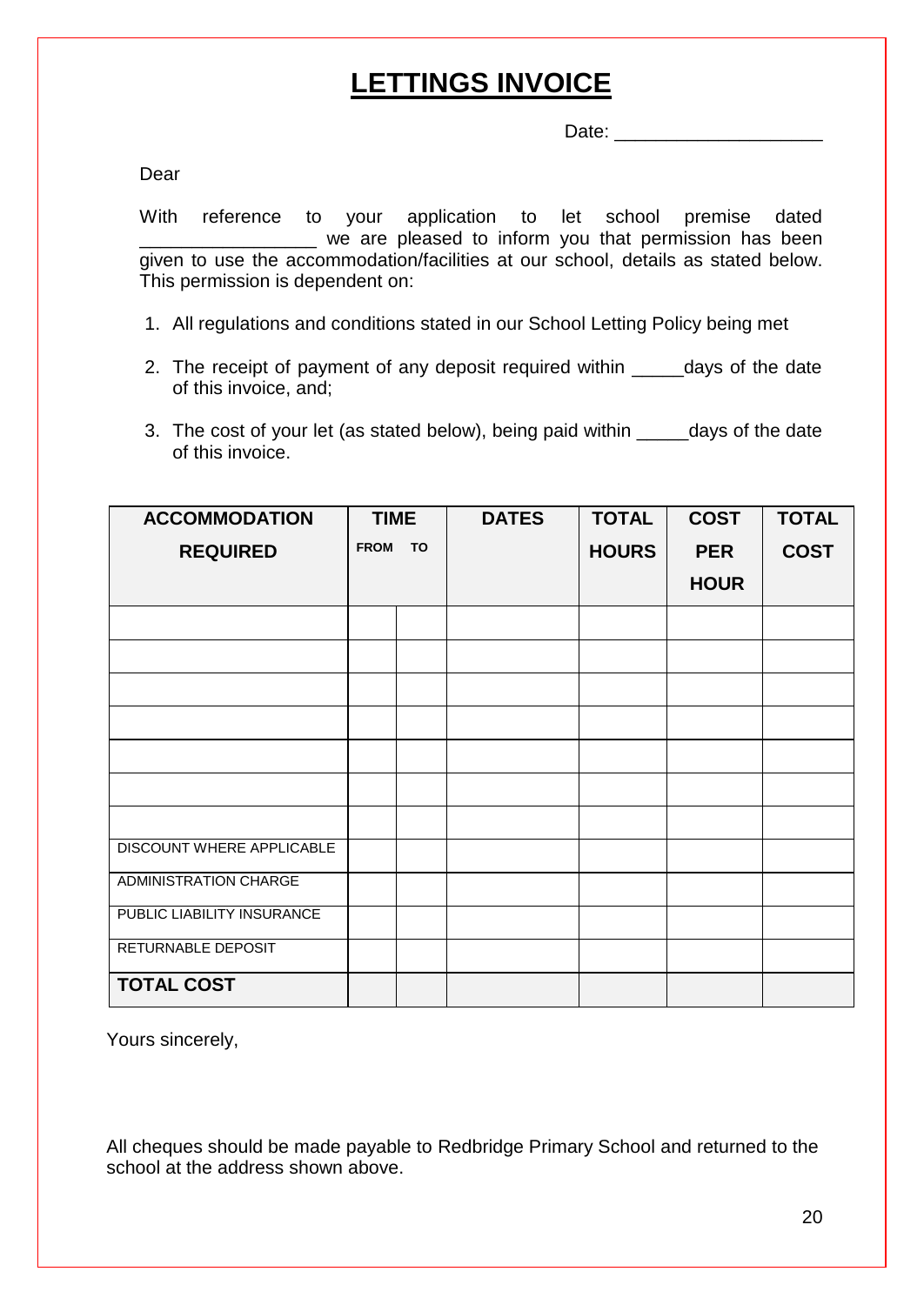# **REMINDER RE: LETTINGS INVOICE**

#### Dear

We note from our records that the balance of payment for the above letting is now due.

Please pay, by \_\_\_\_\_\_\_\_\_\_\_\_\_\_\_\_\_\_\_\_\_(date) the sum of  $£$ \_\_\_\_\_\_\_\_\_\_\_\_\_\_\_\_which is the balance now due.

Cheques should be made payable to Redbridge Primary School and returned to the school at the address as show above.

\*We would also like to remind you that a deposit of  $f_{\text{max}}$  is also due for payment now.

**Failure to pay the amount due by \_\_\_\_\_\_\_\_\_\_\_\_\_\_\_\_\_\_\_\_\_\_(date) will mean that your booking to let part of the school premises will NOT be able to go ahead.**

We thank you for your co-operation.

Yours sincerely,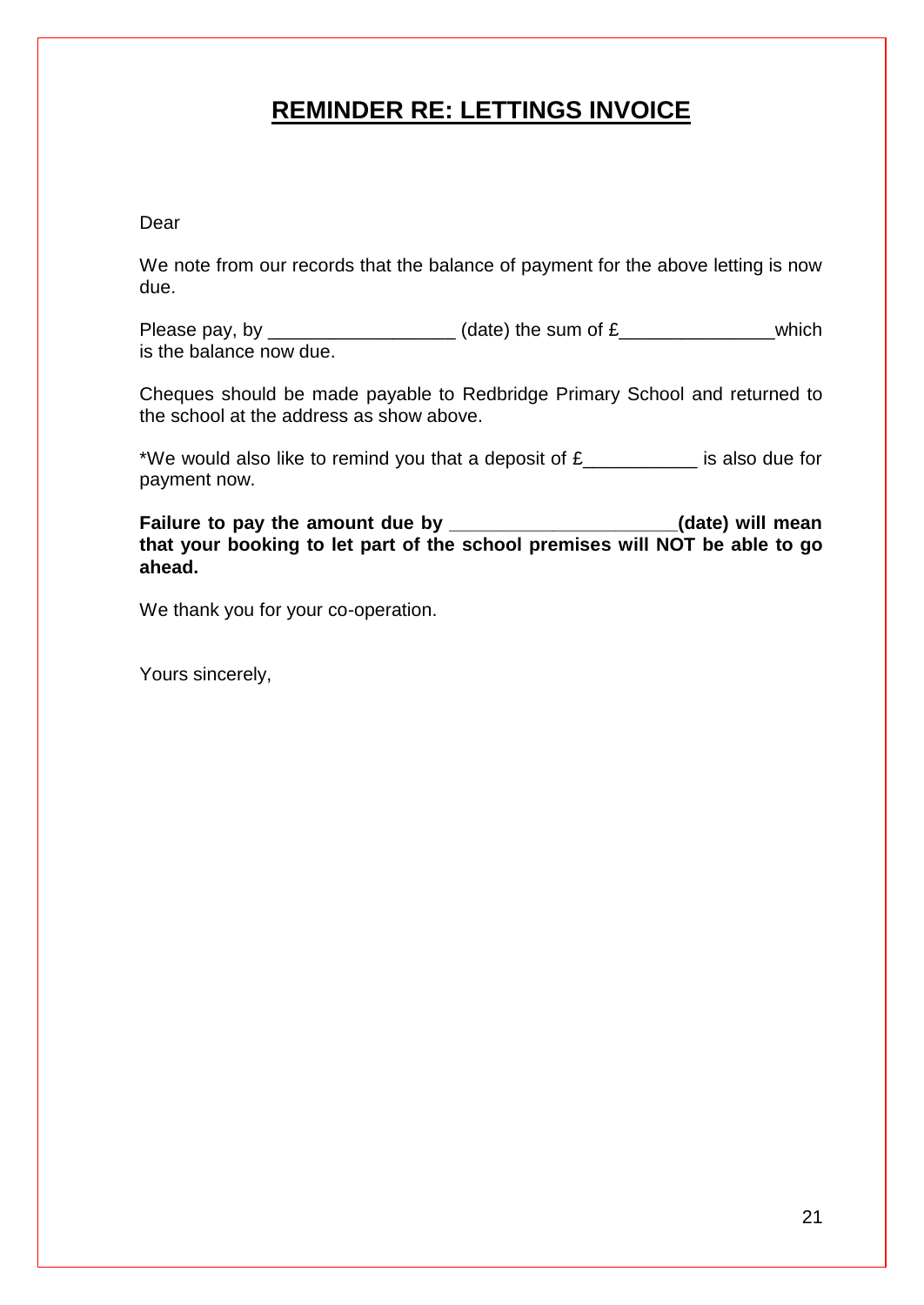# **CONFIRMATION OF BOOKING TO LET SCHOOL PREMISES**

Dear

This is to certify confirmation of your booking to let the school premises as detailed in the Letting Invoice dated \_\_\_\_\_\_\_\_\_\_\_which was previously sent to you.

Please find enclosed a receipt for payment covering the cost of this let.

We hope you will find our premises a satisfactory venue for your let and will consider using us again in the future.

Yours sincerely,